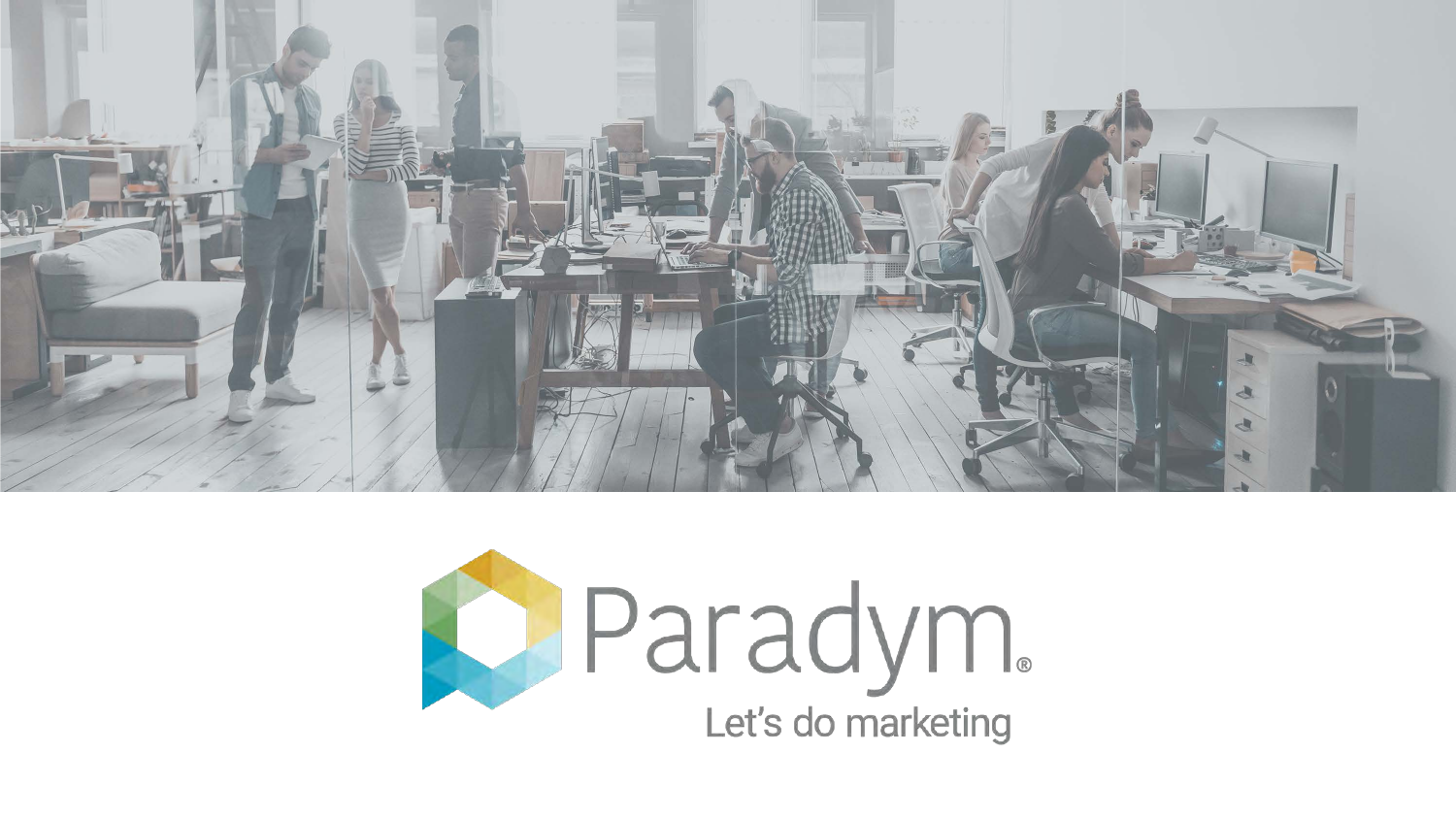#### Technology and software are what we build, but people are our purpose. **II**<br>Te<br>so

Since 1992, we've been helping real estate professionals achieve stand out success. Our software effortlessly blends images, text and video to create stories about properties, people and places.

Our commitment to service, loyalty, and innovation are what drive us to deliver you results. "

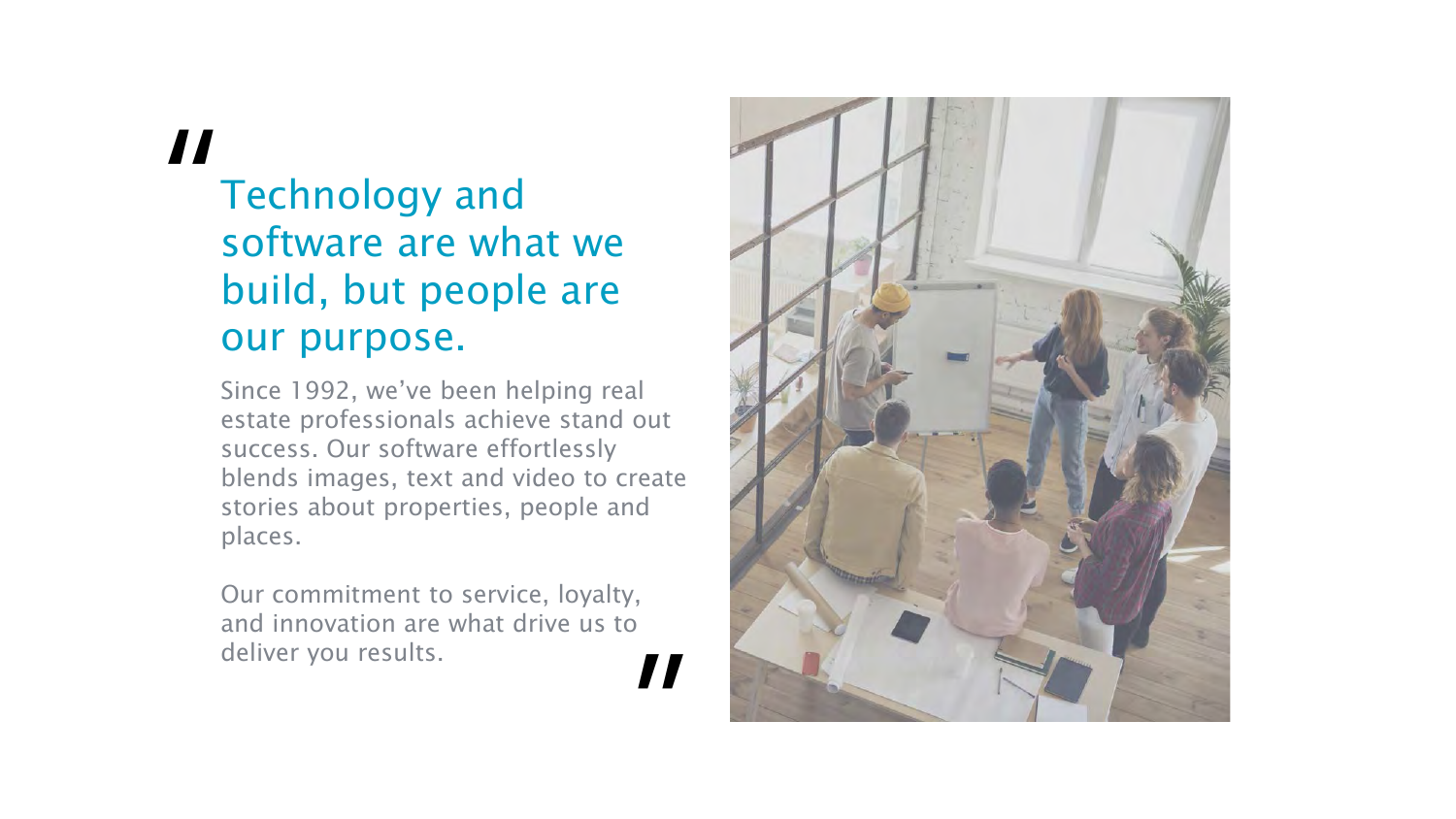## **Important Statistics from the NAR**



**65%** of Real Estate business comes from an agent's sphere of influence.

Real Estate Agents have an average of

**400** potential customers in their Sphere Of Influence.

**1 out of 7** Floridians will have a Real Estate need each year.

> Source: National Association of REALTORS®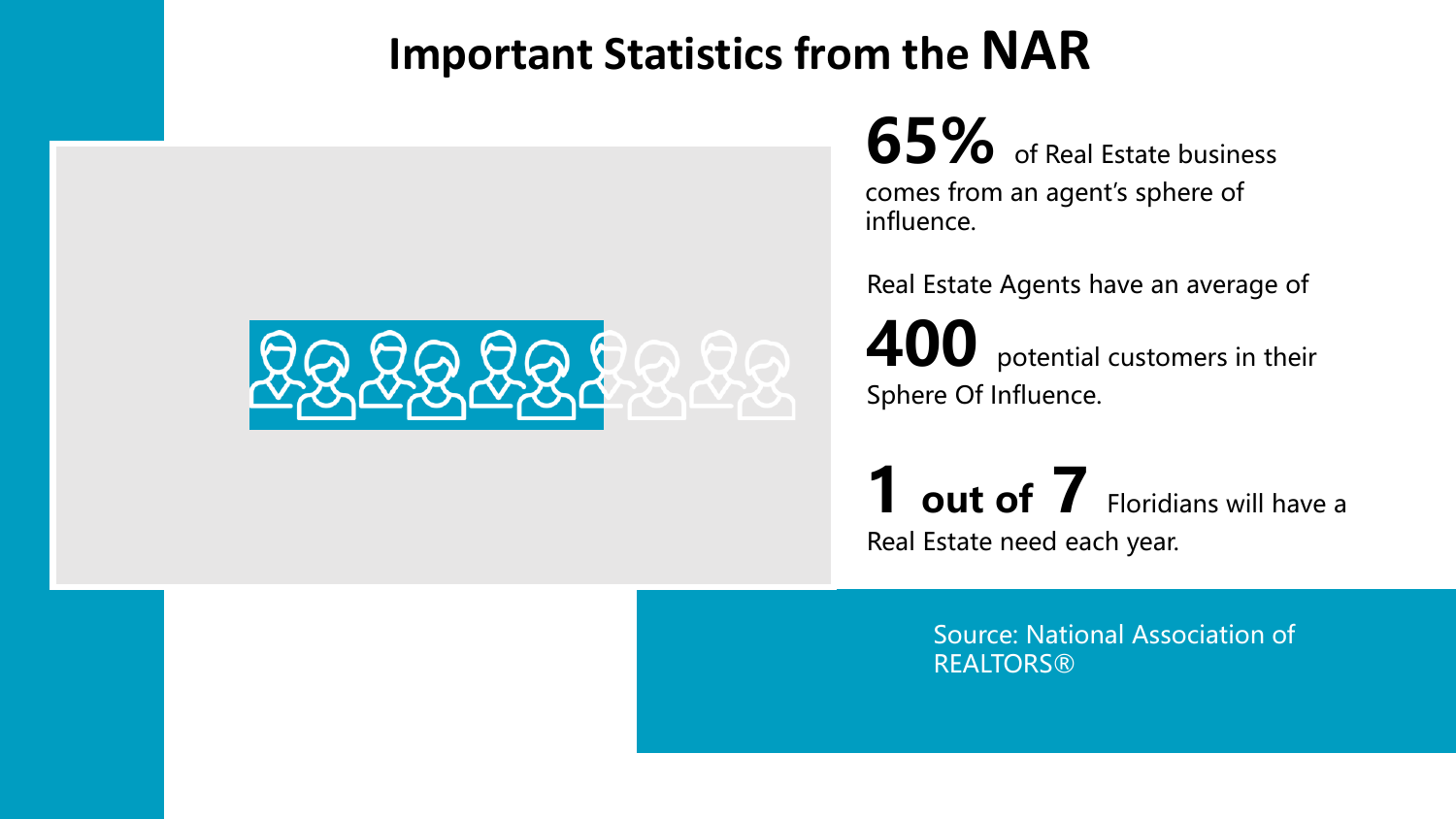#### Simple Keys to Social Success

- Stay in front of your Sphere of Influence every day.
- Post information that is interesting and engaging.
- Have Calls-to-Action that provide value to
- your Sphere of Influence.
- Continue to add new people to your network.

#### **SOCIAL MEDIA WORKS WHEN DONE RIGHT.**

# "We don't have a choice on whether we **DO** social media, the question is how well we DO it"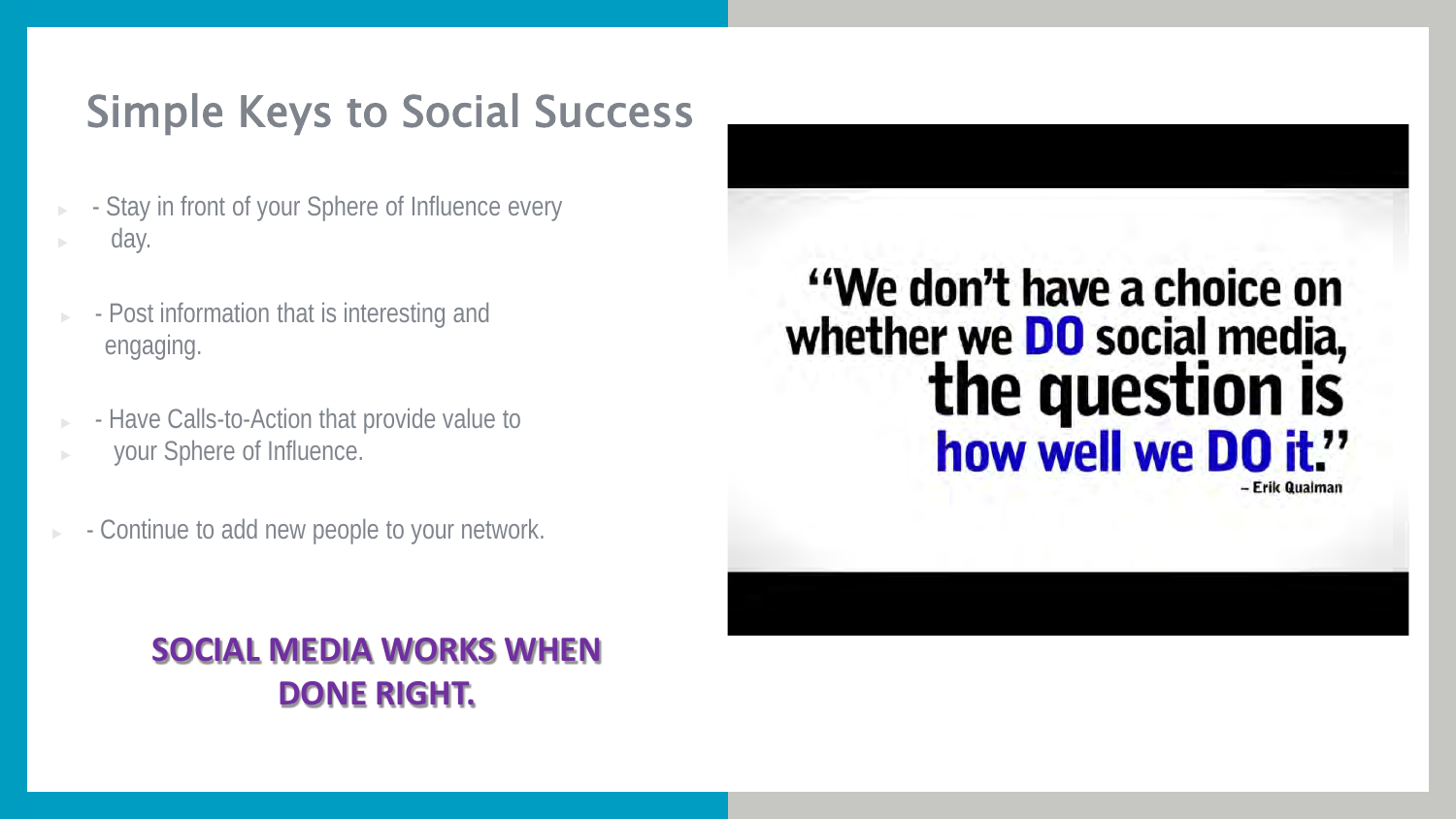



Source: National Association of REALTORS<sup>®</sup>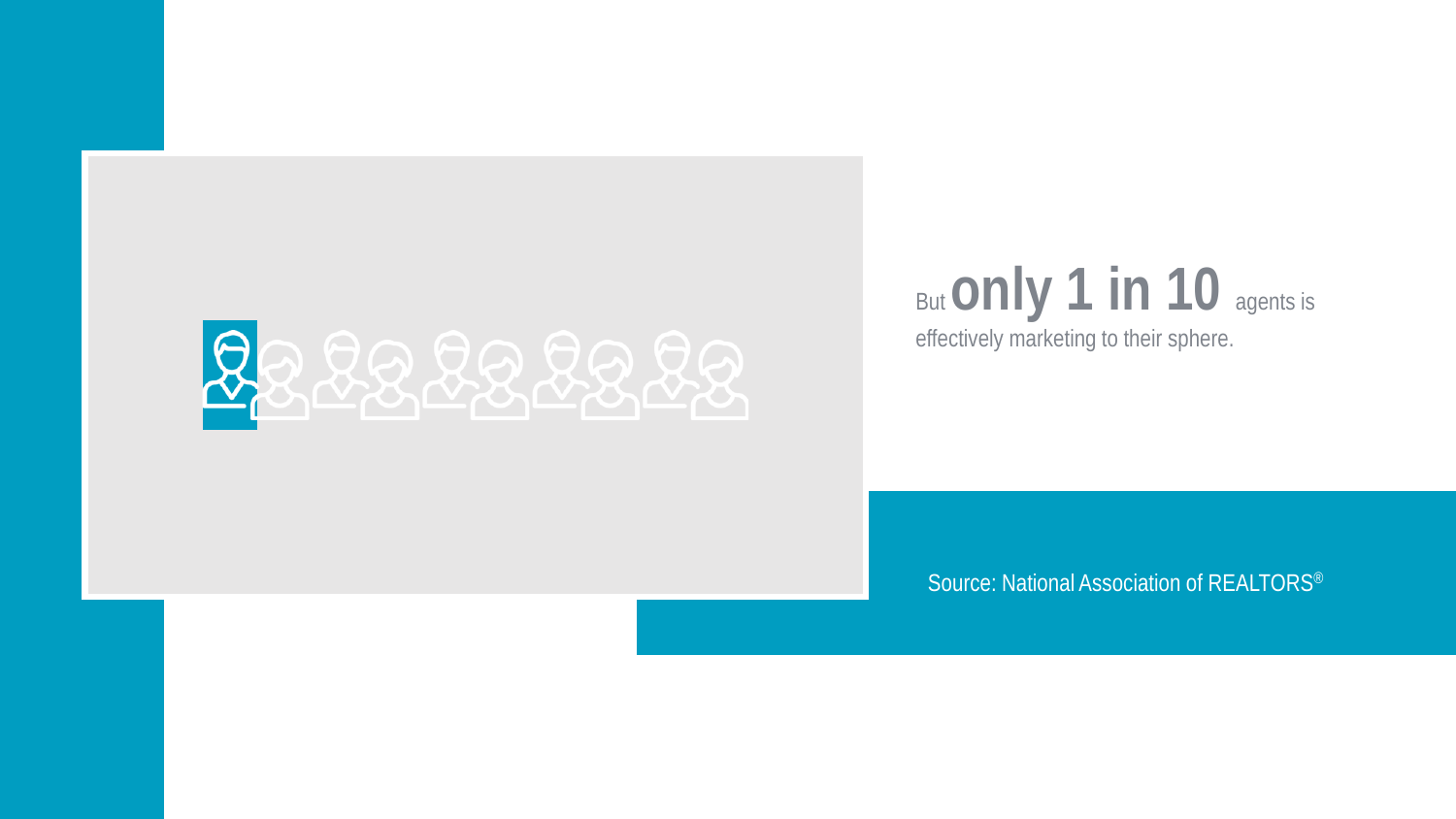



Your best opportunities are in your network. Paradym helps keep you connected with them.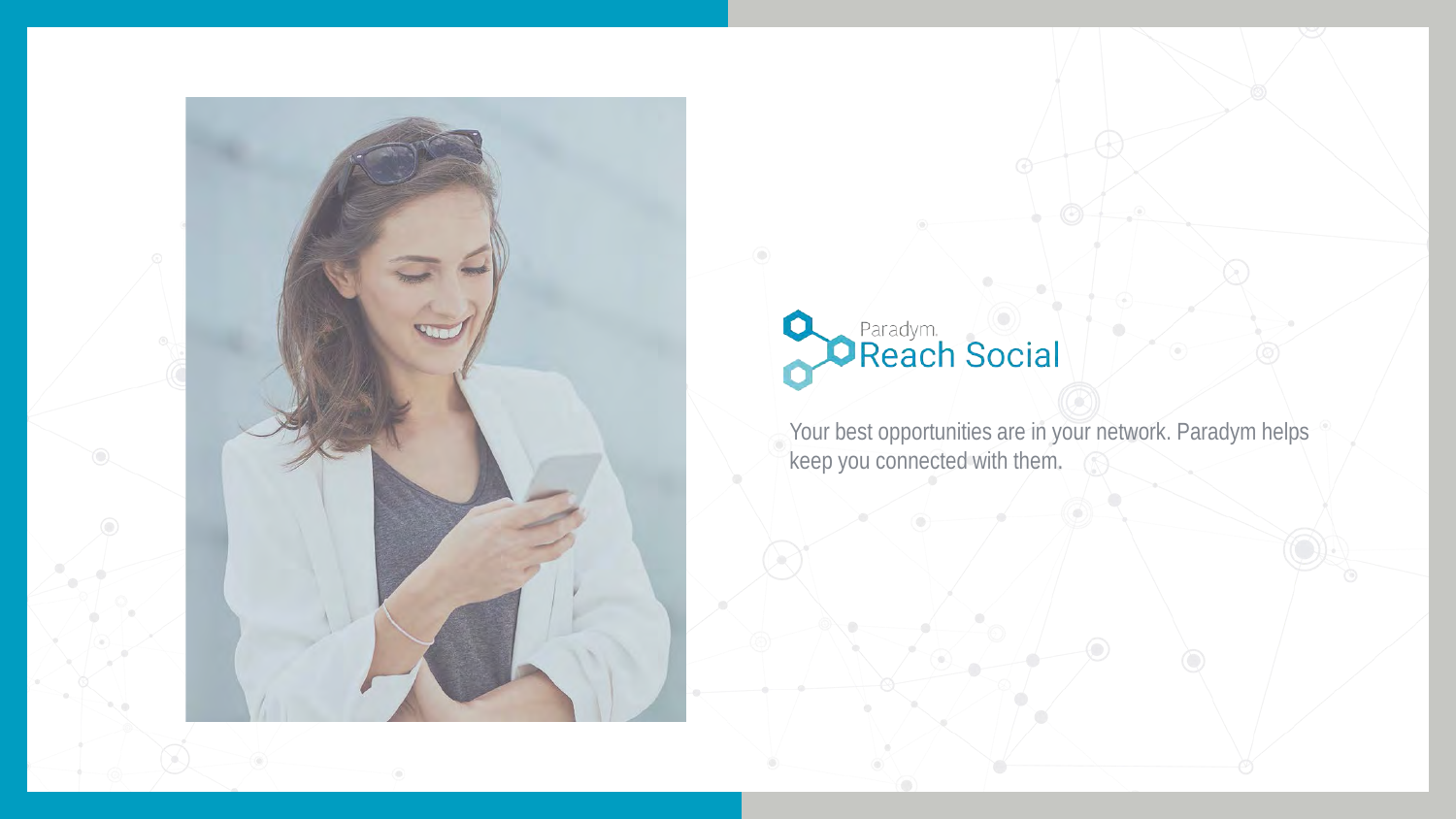#### THE PROBLEM WE SEE WITH MOST REAL ESTATE AGENTS AND THEIR SOCIAL MEDIA

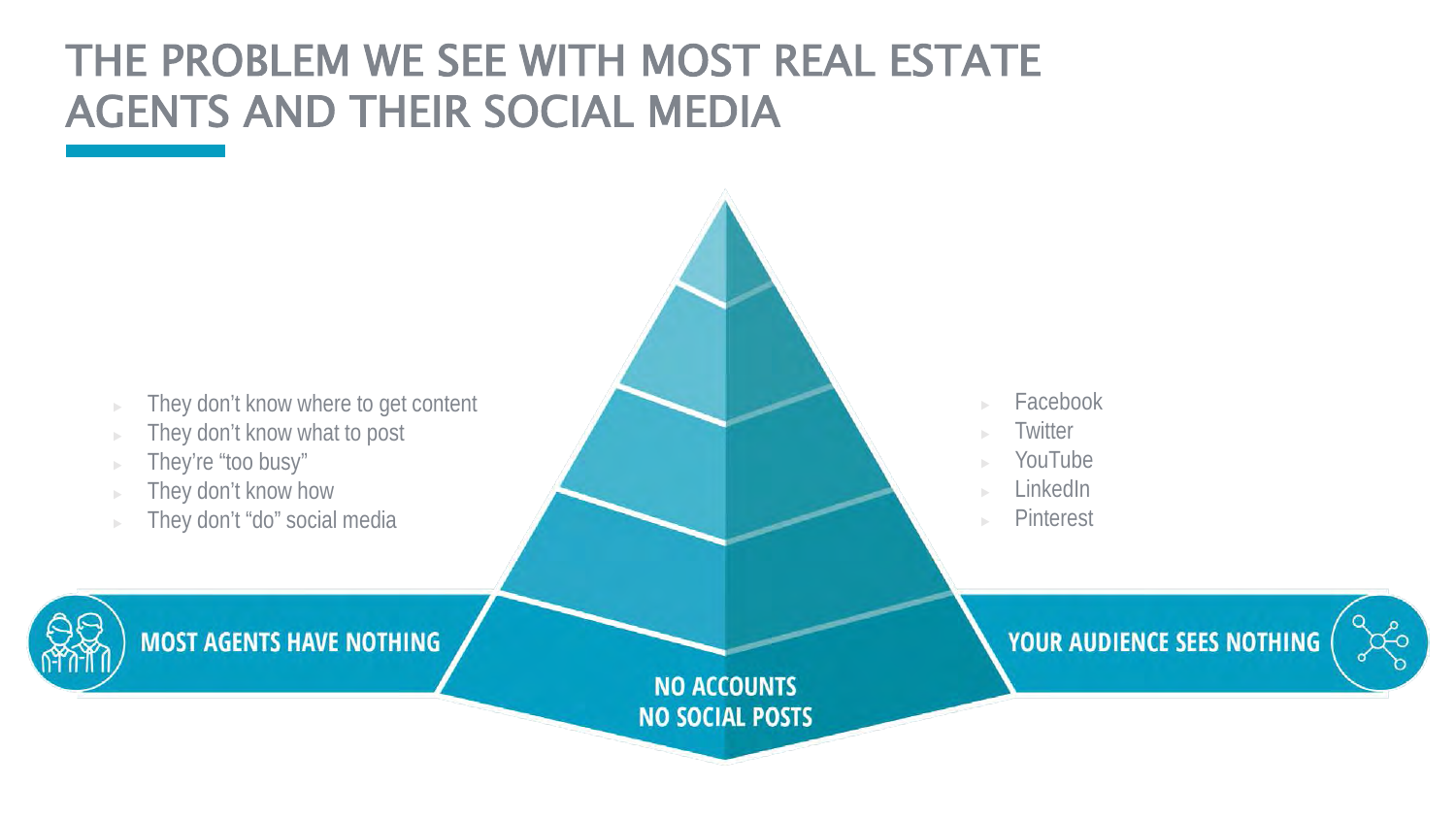#### STEP #1 IN HELPING AGENTS ENGAGE IN SOCIAL MEDIA. THE FASTER THEIR SPHERE AND YOUR SPHERE WILL GROW.

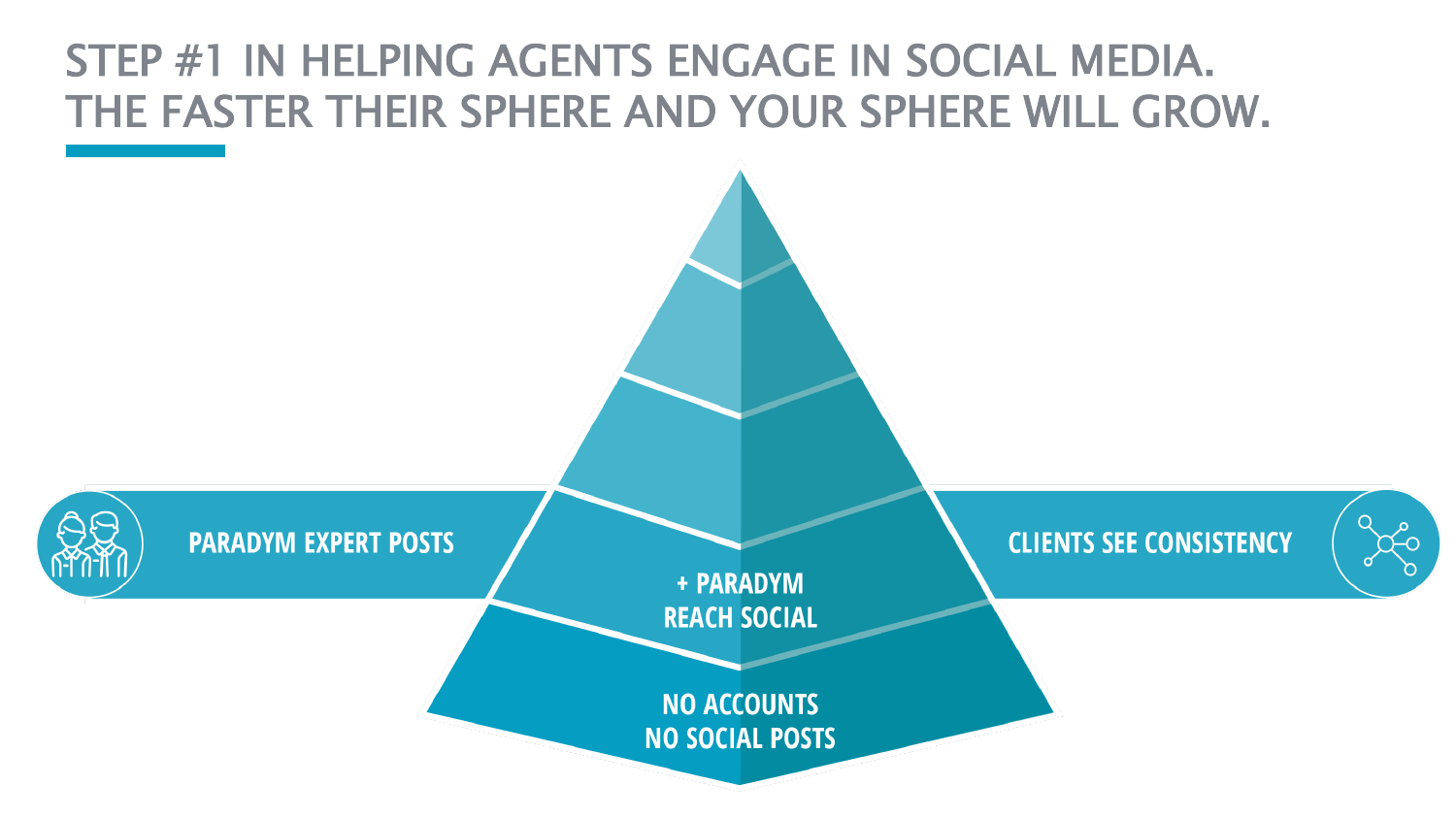#### **SOCIAL MEDIA POSTS PER WEEK BY INDUSTRY**



Avenue number of social posts published per week (nii platformstrumats).

source: http://offers.hubspot.com/social-media-benchmarks-report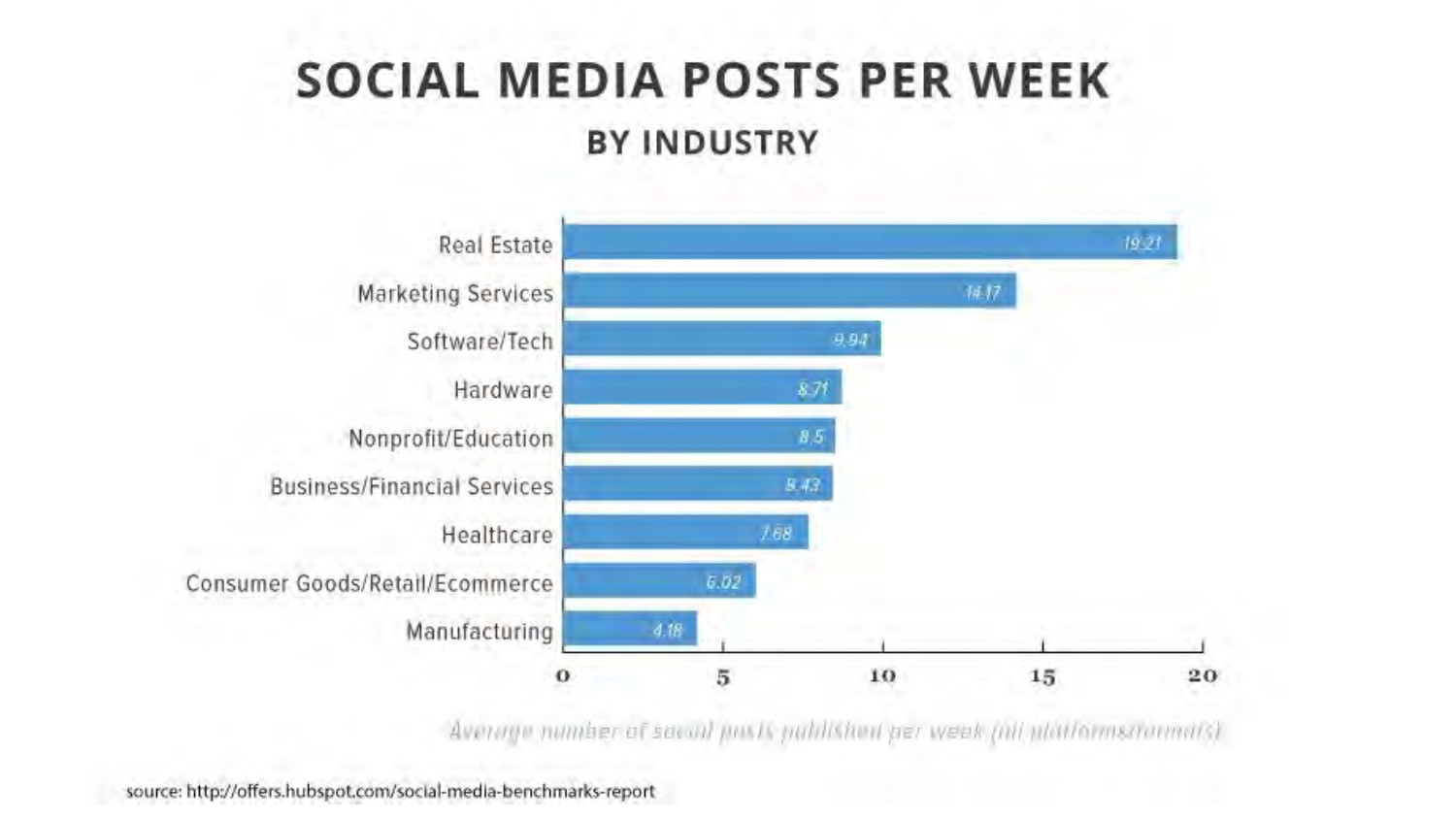## **IMAGE POSTS PER WEEK BY INDUSTRY**



Average number of posts with images published per week (all platforms)